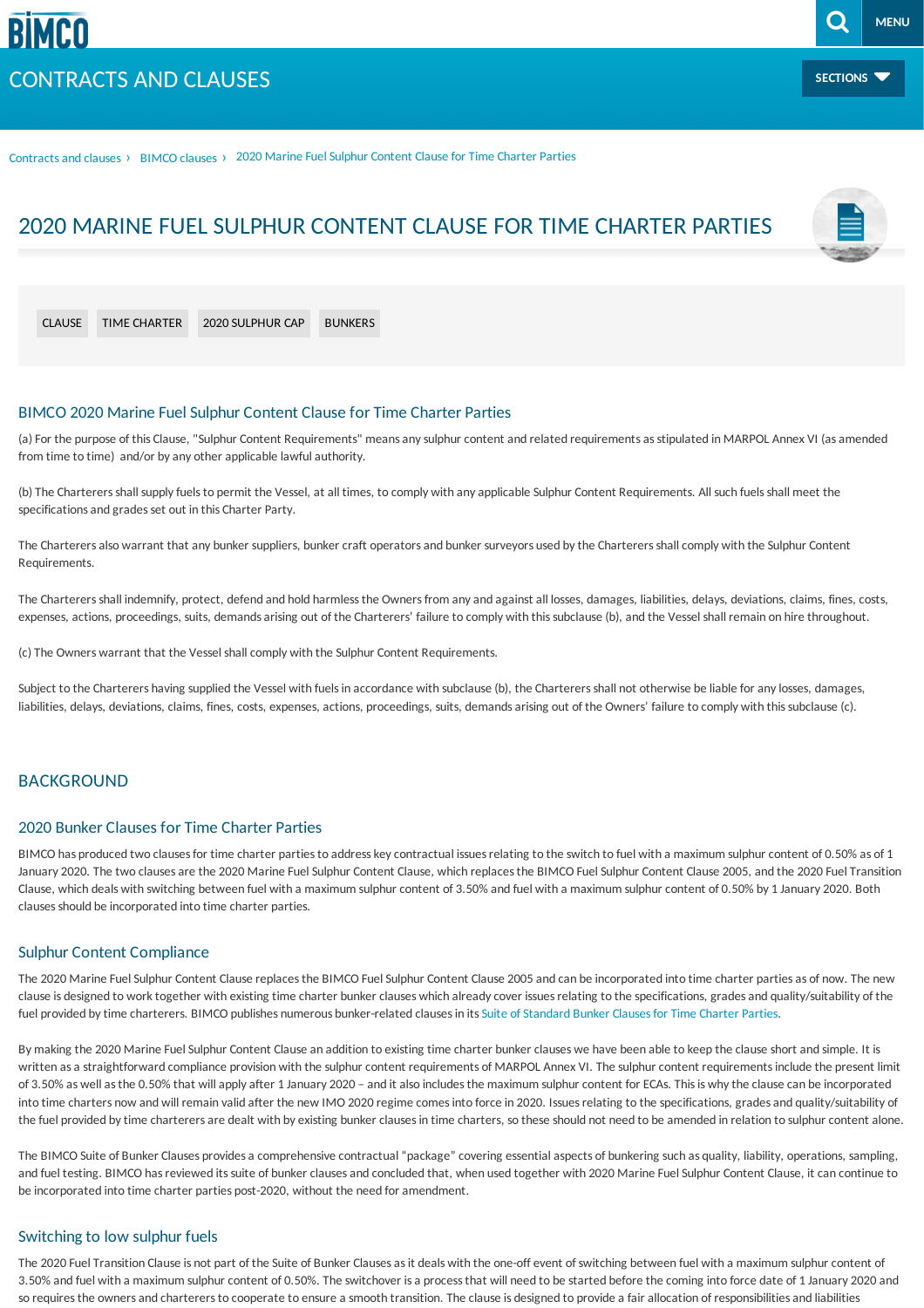between the owners and charterers in managing remaining stocks of fuel that will become non-compliant under MARPOL on 1 January 2020. This may involve agreeing to reserve tank space as and when it becomes free so that it can be made fit to receive compliant fuel.

The clause has been specifically designed for time charter parties that will span 1 January 2020. We would also recommend incorporating the clause into time charter parties with redelivery very close to 1 January 2020 where delays or extensions might result in the ship redelivering after the coming into force date.

# Drafting team

The 2020 Bunker Clauses have been developed by a team comprised of owners, charterers, bunker suppliers, P&I clubs and legal experts. BIMCO is grateful to the following individuals for assisting us with this important project:

- > Peter Eckhardt, F. Laeisz, Hamburg (Chairman)
- › Daniel Chu, Navig8, London
- › Nicola Ioannou, Oceanfleet Shipping, Athens
- › Ann Shazell, Cargill Ocean Transportation, Geneva
- > Rob Crees, World Fuel Services, London
- › Michele White, INTERTANKO, London
- › Tiejha Smyth, North ofEngland P&I Club, Newcastle
- › Paul Dean and Alessio Sbraga, HFW, London

The BIMCO secretariat was represented by Lars Robert Pedersen, Deputy Secretary General; Grant Hunter, Head of Contracts and Clauses; and Mads Wacher Kjærgaard, Assistant Manager, Contracts & Clauses.

# Explanatory Notes

The following explanatory notes are intended to provide some background to the thinking behind the 2020 Marine Fuel Sulphur Content Clause and the 2020 Fuel Transition Clause for Time Charter Parties. If you have any questions about the clauses that we haven't answered in the explanatory notes, please contact us at [contracts@bimco.org](mailto:contracts@bimco.org?subject=2020 Bunker Clauses for Time Charter Parties) and we will be happy to help.

## 2020 Marine Fuel Sulphur Content Clause

This clause deals with the basic obligation to comply with the sulphur content requirements of MARPOL Annex VI. It deals only with compliance with sulphur content other issues relating the specifications, grades, quality and suitability of the fuels supplied should be dealt with by existing bunker clauses in time charters. This avoids unnecessary duplication and potential conflicts between provisions. This clause can be incorporated into time charter parties as of now.

The 2020 Marine Fuel Sulphur Content Clause replaces the previous sulphur content clause contained in BIMCO's Suite of Standard Bunker Clauses for Time Charter Parties, the Bunker Fuel Sulphur Content Clause for Time Charter Parties 2005. The new clause also deals with the sulphur content requirements of ECAs, so you do not need to include both versions in your time charter parties.

#### **Subclause (a) – Sulphur Content Requirements**

The sulphur content requirements are essentially the maximum sulphur contents and applicable dates stated in MARPOL Annex VI (including ECAs). The phrase "and related requirements" refers to any additional documentary requirements such as the Bunker Delivery Note.

The phrase "and/or by any other applicable lawful authority" means any additional regulation that may be applied by authorities as a supplement to MARPOL Annex VI and which must be complied with.

#### **Subclause (b)**

The first paragraph of this subclause contains an express requirement for the fuel provided by the time charterers to meet the "specifications and grades" which are commonly set out elsewhere in a time charter party. The purpose of the clause is to deal with sulphur content compliance, not to address fuel quality. This approach avoids the potential for conflicting wording between the sulphur content clause and existing clauses dealing with bunkers.

The second paragraph of the subclause obliges the charterers to make sure that their suppliers etc. also comply with applicable regulation relating to sulphur content. Essentially, this provision emphasises that charterers need to exercise care in selecting bunker suppliers and related services that are also MARPOL compliant where applicable.

The remainder of this subclause provides an important indemnity to protect the owners who have, effectively, entrusted charterers to stem fuel of the required sulphur content, yet still remain responsible for the repercussions of non-compliance with MARPOL which - together with associated losses - may be significant. For the avoidance of doubt, if the charterersare in breach of their obligations, the ship isto remain on hire. The chartererscannot benefit from their own breach.

#### **Subclause (c)**

The owners' warranty that the ship will comply with the sulphur content requirements of MARPOL Annex VI means that the ship is able to consume fuels that meet such requirements. So this does not need to be separately stated.

There is no reciprocal indemnity for charterers. Provided the charterers have complied with their obligation to supply fuel that complies with MARPOL sulphur content requirements, they will not be liable for the owners' failure to comply with MARPOL. We have deliberately not simply mirrored the owners' indemnity in subclause (b) because such wording could, potentially, afford the charterers' claims a special status and/or elevate their protection under the general scheme of the charter party, over and above what they would have normally. Whereas, adequate protection is already given to the charterers by virtue of the owners' warranty and an exclusion of liability at subclause (c), and, in any event, they would be entitled to pursue potential claims for damages for breach of contract against the owners in the normal way.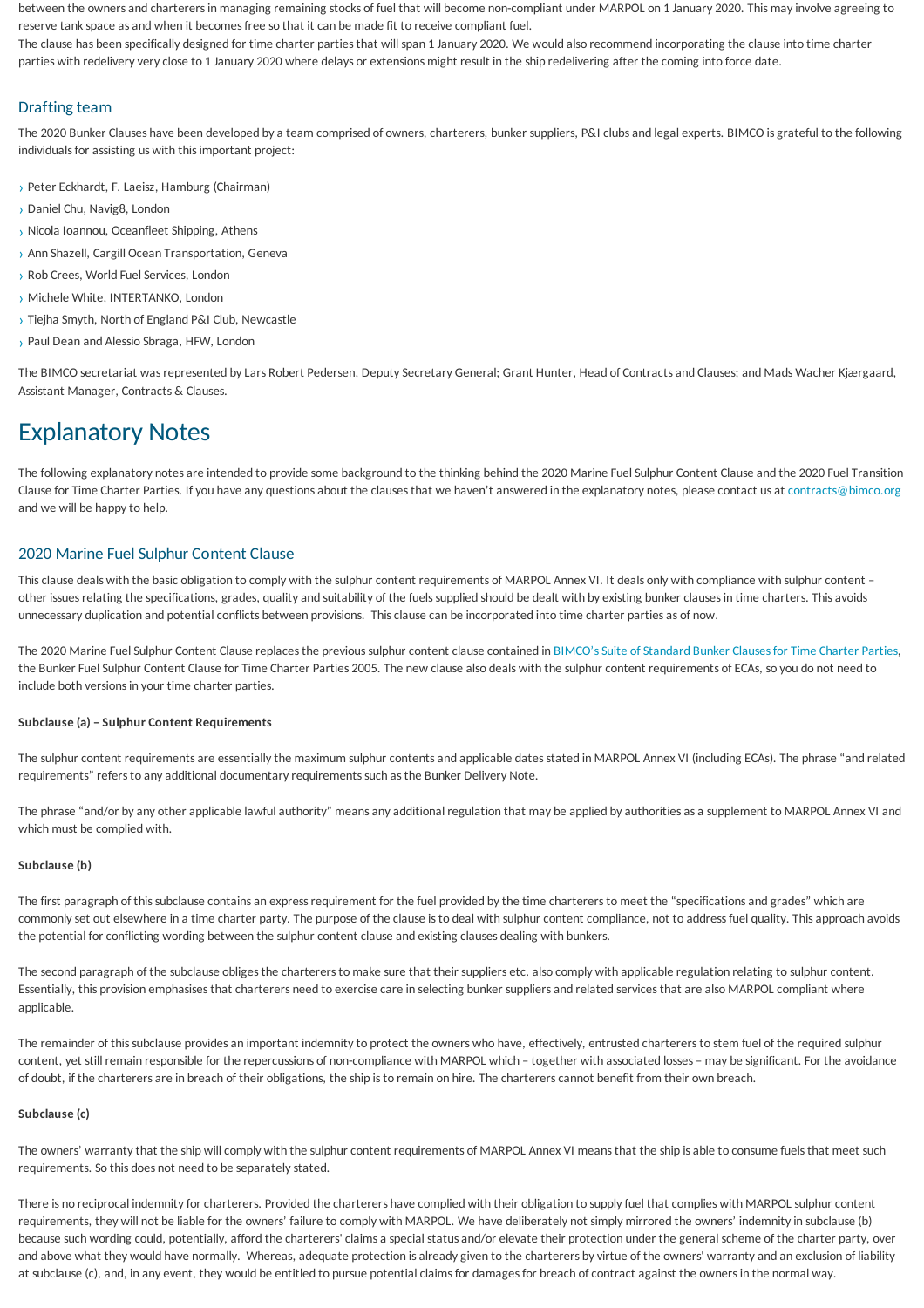# <span id="page-2-0"></span>2020 Fuel Transition Clause for Time Charter Parties

The transition to 0.50% sulphur content fuels on 1 January 2020 is essentially a one-off event. We have written the 2020 Fuel Transition Clause as a "single-use" clause for time chartersspanning the transition period. It is not part of the suite of standard bunker clauses but should be used together with the other bunker clauses, including the 2020 Marine Fuel Sulphur Content Clause, for ships delivering into a time charter before 1 January 2020 and redelivering after that date. We recommend that you also incorporate the 2020 FuelTransition Clause into time charters with an expected redelivery date immediately before 1 January 2020 where there may be a risk of late redelivery or where the clause would form a useful part of owners' implementation plan (asrecommended bythe IMO).

Preparing a ship for compliance with the MARPOL Annex VI sulphur content requirements as from 1 January 2020 requires time and careful planning. The 2020 Fuel Transition Clause sets out what tasks need to be achieved and when. Because some of these tasks need to be completed ahead of the coming into force date, owners and charterers need to cooperate to ensure a smooth implementation. The clause allocatesresponsibilitiesto each of the parties. Asthere is no "one size fitsall" solution that can cover all different ship types and conditions, the clause avoids being too prescriptive about the extent of cleaning required to permit bunker tanks to be used for 0.50% sulphur content fuels.

#### **Subclause (a) - Definitions**

Subclause (a) contains six definitions of terms that are used consistently throughout the clause.

The definition of "Non-Compliant Fuel" has been given a special meaning for the purposes of the clause. This is because fuel with a sulphur content greater than 0.50% only becomes "non-compliant" on 1 January 2020. However, the clause needs to deal with the use or removal of such fuel before the coming into force date - at which point in time it is still compliant fuel as far as MARPOL Annex VI is concerned. The reference to non-compliant Fuel is used only in the context of use or removal of fuel with a sulphur content greater than 0.50%.

The definition of "Compliant Fuel" on the other hand refers to the requirements of MARPOL as of 1 January 2020.

The definition of "Sulphur Content Requirements" is identical to the one used in the 2020 Marine Fuels Sulphur Content Clause. It's essentially the maximum sulphur contents and applicable dates stated in MARPOL Annex VI (including ECAs). The phrase "and related requirements" refers to any additional documentary requirements such asthe Bunker Delivery Note.

The phrase "and/or by any other applicable lawful authority" means any additional regulation that may be applied by authorities as a supplement to MARPOL Annex VI and which must be complied with.

#### **Subclause (b) – Requirements**

Subclause (b) sets out the minimum requirements that owners and charterers need to achieve for the ship to be in compliance. It's essential that the owners have a ship that hascompliant fuel on board even before 1 January 2020 so that it can reach a bunkering port after the coming in to force date to take on additional stocks of fuel. This aspect should be considered by owners for ships redelivering immediately before 1 January 2020.

Although having non-compliant fuel on board the ship for use is not banned until 1 March 2020, the clause treats the carriage ban date as an absolute deadline while encouraging the partiesto remove fuel with a sulphur content greater than 0.50% by 1 January 2020, if possible.

At the very heart of this clause is the need for the owners and charterers to cooperate. Although it is not a strict obligation on the parties, it requires them to use reasonable endeavours. The preferred option is to burn any fuel with a sulphur content above 0.50%. If time does not permit all the fuel to be burned, then any remaining fuel should be offloaded by the coming into force date.

#### **Subclause (c) – Responsibility of the Parties**

This subclause sets out the obligations of the owners and charterers. The balanced approach obliges the charterers to pay to offload and dispose of any remaining noncompliant fuel they have been unable to burn, and an obligation on the owners to ensure the ship is fit to receive compliant fuel. The wording "... fit to receive Compliant Fuel, taking into account the type of Compliant Fuel that will be loaded…" reflects that depending on factual circumstances such as the ship's age, the type of fuel it has been using, the types of bunker tanks and especially the type of fuel that is to be loaded, different procedures could be required to prepare bunker tanks. In some cases, a thorough cleaning of tanks might be needed, but in other case the tanks might be prepared using additives. This issue should be addressed on a case by case basis, so the clause intentionallyavoids being too prescriptive.

#### **Subclause (d) – Disposal of Non-Compliant Fuel**

The charterers are responsible for the disposal of non-compliant fuel and this must be done in accordance with local regulations. This subclause has been added to help avoid owners facing fines or trade restrictions imposed on the ship due to the improper disposal of the non-compliant fuel.

#### **Subclause (e) -Segregation**

Empty tanks in the context of this clause assumes that there will normally be unpumpable residuals.

# Issues not addressed in the 2020 Clauses

The 2020 Marine Fuel Sulphur Content Clause and the 2020 Fuel Transition Clause are not intended for use by vessel fitted with and operating exhaust gas cleaning systems (i.e. scrubbers).

Careful consideration should be given to bunker delivery/redelivery clauses in terms of the types of fuel on board and the prices to be paid - particularly for time charters spanning 1 January 2020 up until the carriage ban date on 1 March 2020.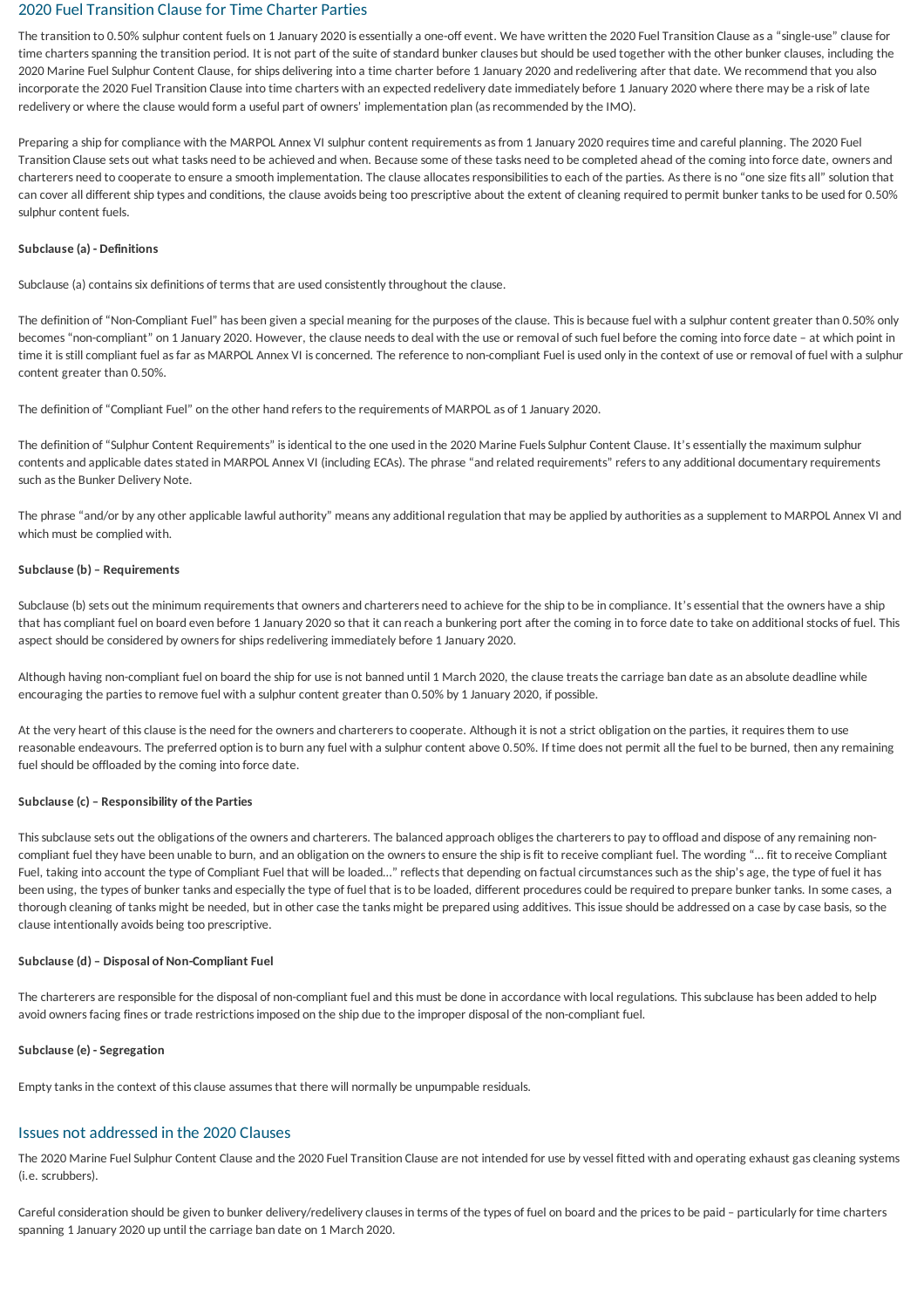



The one-stop digital shop for all the standard maritime contracts and clauses you'll ever need.

Find out [more](/contracts-and-clauses/create-a-contract)  $\blacktriangleright$ 

# LATEST RELATED NEWS

# BIMCO publishes two 2020 sulphur clauses

10 December 2018

BIMCO to highlight autonomous ships and 2020 fuel challenges at IMO

30 November 2018

# BIMCO aims to publish cyber security clause in spring 2019

21 November 2018

#### BIMCO adopts 2020 bunker clauses

13 November 2018

**VIEW ALL [NEWS](/news-and-trends)**

## RELATED EVENT

BIMCO Shanghai Conference and Award Dinner 2019







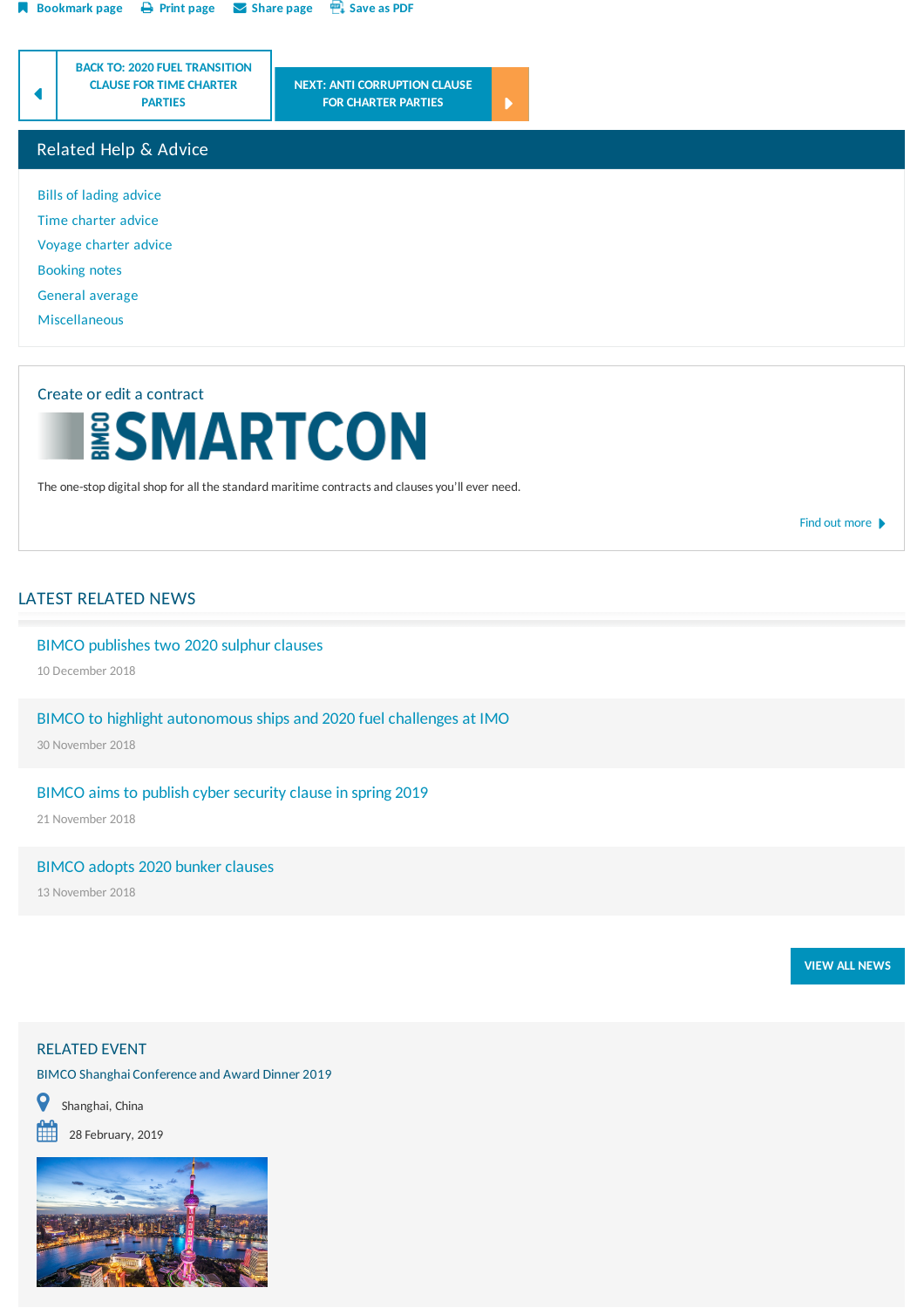Join BIMCO's event with unique shipping insight via a string of power panels covering topical issues and great networking possibilities.

# RELATED TRAINING

# Time chartering



 $27$  March, 2019



The course looks at the complex business of time chartering, where shipowners give the charterers substantial control over the commercial operation of the vesse...

**[MOREINFO](/training/instances/face-to-face/2019/0327_time-charter-masterclass_paris)**

# ELSEWHERE ON BIMCO

# Holidaycalendar BIMCO's Holiday Calendar covers general holidays in over 150 countries, plus local holidays and working hours in more than 680 ports around the world. Find holidays in a country, state or port e.g. France **. . .**